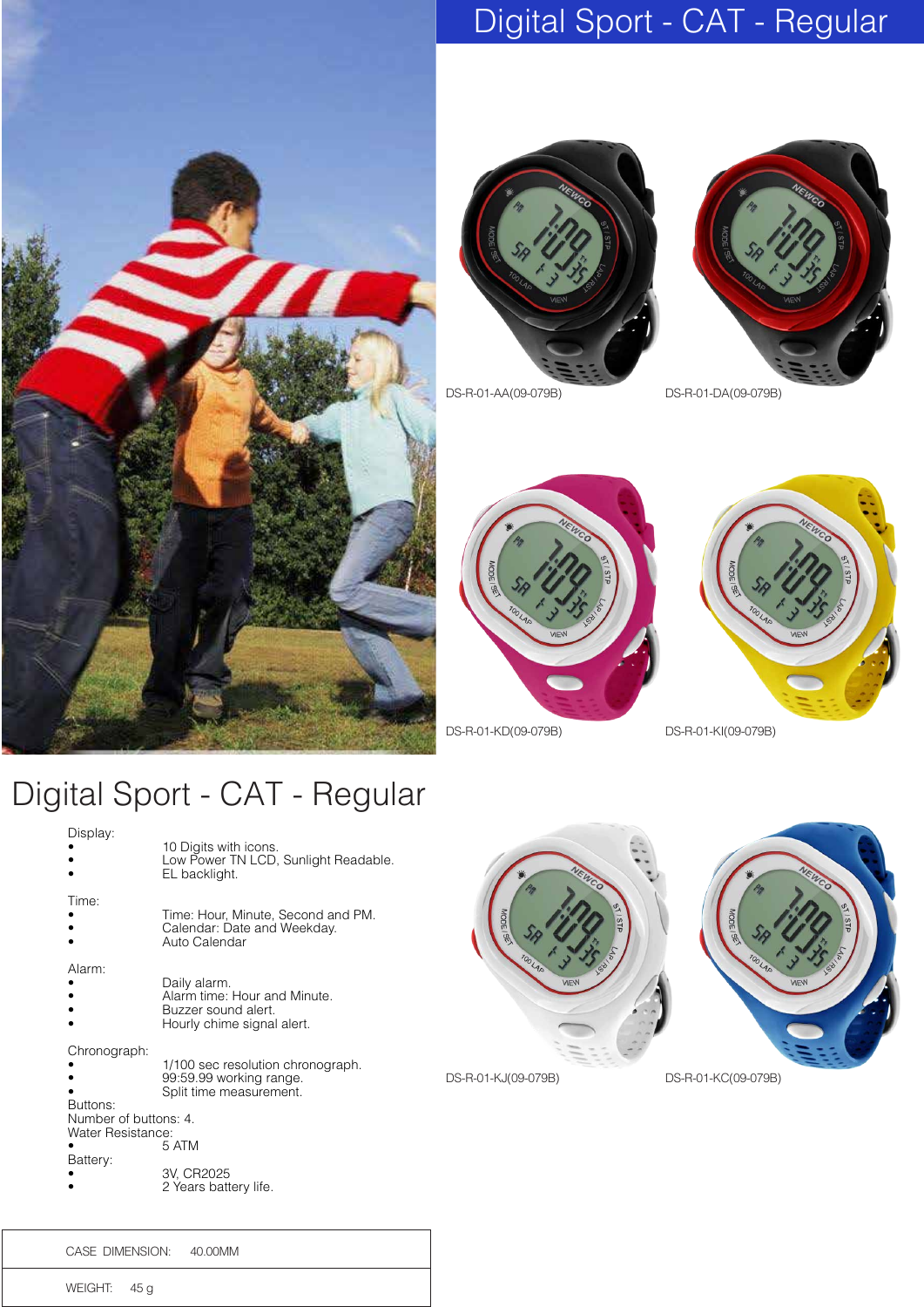

# Digital Sport - CAT - Regular





DS-R-02-AA(12-161) DS-R-02-AD(12-161)





DS-R-02-IA(12-161) DS-R-02-JJ(12-161)



#### Digital Sport - CAT - Regular

| Display:                                                                           | 10 Digits with icons.<br>Low Power TN LCD, Sunlight Readable.<br>EL backlight.                                                          |
|------------------------------------------------------------------------------------|-----------------------------------------------------------------------------------------------------------------------------------------|
| Time:                                                                              | Time: Hour, Minute, Second and PM.<br>Calendar: Date and Weekday.<br>Auto Calendar                                                      |
| Alarm:                                                                             | Daily alarm.<br>Alarm time: Hour and Minute.<br>Buzzer sound alert.<br>Hourly chime signal alert.                                       |
| Chronograph:<br>Buttons:<br>Number of buttons: 4.<br>Water Resistance:<br>Battery: | 1/100 sec resolution chronograph.<br>99:59.99 working range.<br>Split time measurement.<br>5 ATM<br>3V, CR2025<br>2 Years battery life. |

CASE DIMENSION: 40.00MM